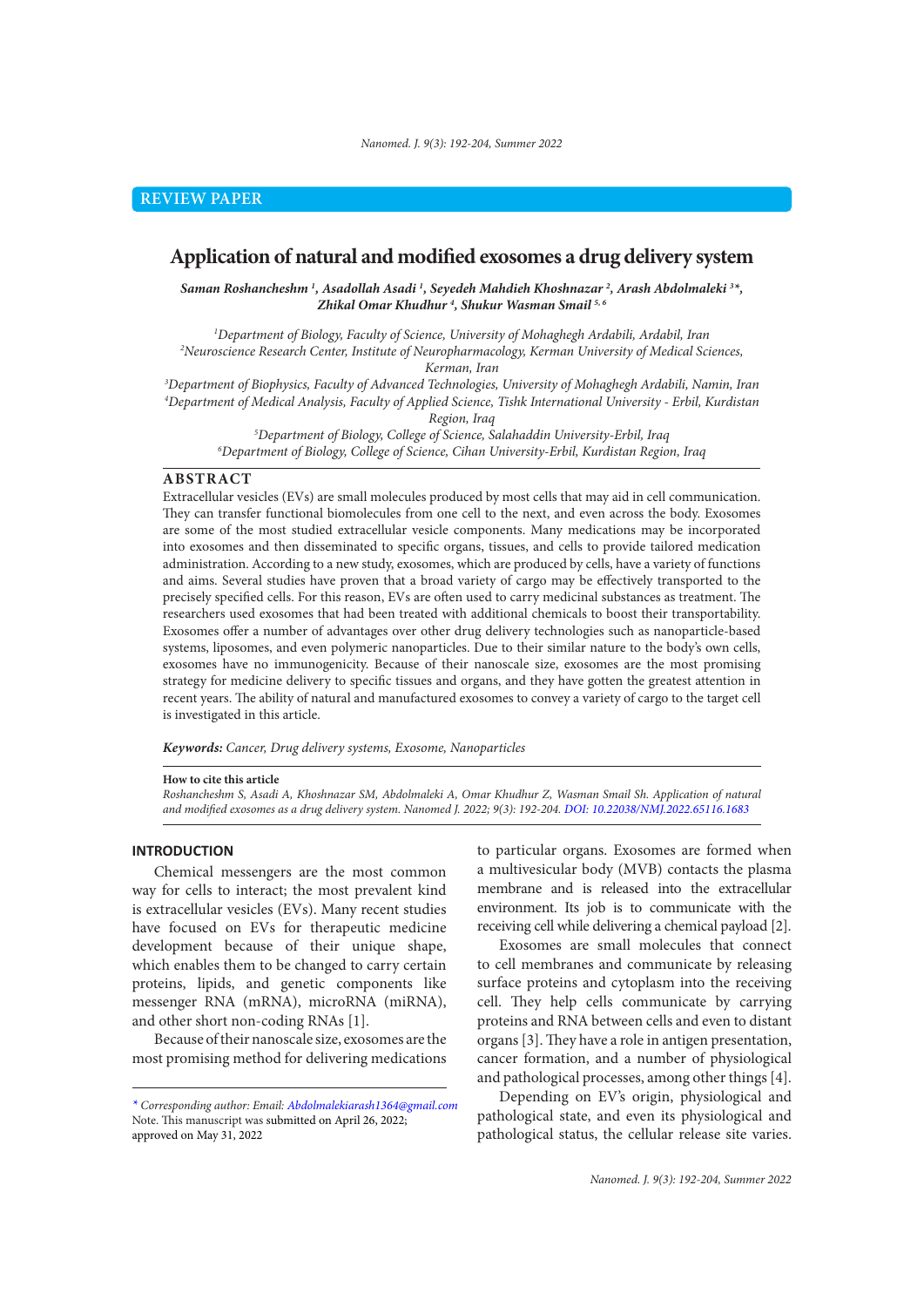Exosomes include a variety of proteins, including those involved in vesicle formation and trafficking, which might signal the presence of disease pathologies like cancer or infectious illnesses [5].

Exosomes are microscopic biological entities present in almost all body fluids. These structures/contents are generally disease-specific in viral infections, neurological diseases (prions, Alzheimer's, Huntington's disease), and cancer. Exosomes have been thoroughly investigated as possible sources of novel biomarkers [6, 7].

Exosomes are self-forming nanoparticles that exist naturally in the human body and are engaged in a variety of biological and pathological processes. Due to their participation in a variety of biological and physiological processes, researchers are considering using exosomes as medicinal delivery vehicles for a variety of treatments.

#### **Exosomes**

Exosomes are classified based on their size, intracellular origin, and biophysiological characteristics. Fig. 1 depicts the interaction of microvesicles (50–1000 nm) and apoptotic bodies (500–2000 nm) in EVs with each other and the host cell [8].

Membrane budding leads to vesicle fission from the cell's surface, resulting in microvesicles, also known as ectosomes [9]. Plasma membrane proteins, cytosolic proteins, nucleic acids, and other metabolites are all found in microvesicles [10]. Apoptotic bodies are vesicles that form when apoptotic cells disintegrate during the cell death process [11].

Exosomes are the smallest extracellular vesicles, yet they have a significant effect on the cells to which they are transported.

 To classify exosomes, Zhang and his colleagues [12] used an asymmetric flow field-flow fractionation approach. Exomeres, which are non-membranous nanoparticles, and two exosome subpopulations were discovered [13].

Exosomes contain the same chemical makeup as the cells that create them, and they're sorted in the same manner [14, 15]. Proteins, lipids, growth factors, transcription factors, nucleic acids, and other metabolites are among the components and structures found in exosomes [16]. The lipid composition consists of cholesterol, phosphatidylserine, sphingomyelin, and saturated fatty acids, as well as cytoplasmic, plasma, intracellular, and nucleoproteins, among other proteins. Ceramide, diacylglycerol, cholesterol, and a variety of transmembrane (surface) proteins, including tetraspanins, make up exosome membranes (CD9, CD63, CD81, and CD82) [17, 18].

Drugs and genes might be carried by exosomes, which could also be employed for tissue regeneration, immunomodulation, and disease detection. Coagulation, intercellular communication, and cell waste management are among the functions they play [19, 20]. Recently, there has been a great deal of interest in artificial exosomes, which are considered to be better therapeutic biomaterials than genuine exosomes. Exosomes are classified into three categories based on their origin: natural, modified, and synthetic (Fig. 2) [21].



Fig. 1. Exosomes (extracellular vesicles with a diameter of 30–100 nm) are one of three kinds of extracellular vesicles that make up a cell's inner workings; they are followed by microvesicles and apoptotic bodies, which contribute to cell death [9]

*Nanomed. J. 9(3): 192-204, Summer 2022* 193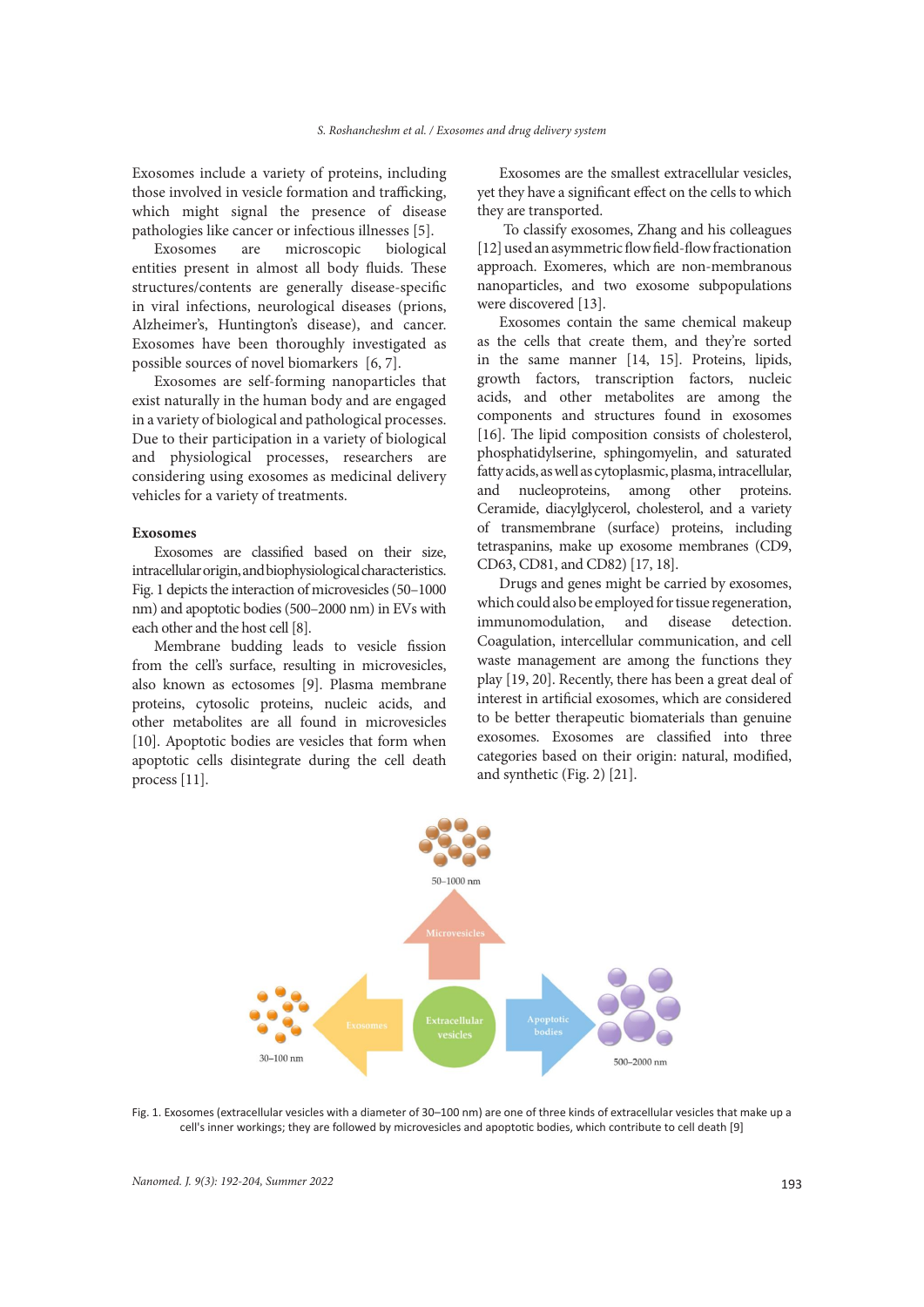### *S. Roshancheshm et al. / Exosomes and drug delivery system*



Fig. 2. The three varieties of exosomes are natural exosomes (separated from a range of biological fluids), modified exosomes (naturally created and changed for certain goals), and synthetic exosomes (manufactured for specific reasons) (they mimic the properties of natural exosomes) [9]

#### **Type of exosomes**

### *Natural exosomes (exosomes derived from various cells)*

Exosomes are nanoparticles that occur naturally [22, 23]. Cells that release chemicals into the environment include epithelial cells, endothelium, mesenchymal stem cells, macrophages, dendritic cells, tumor cells, neurons, reticulocytes, mast cells, platelets, cancer cells, B and T cells, and astrocytes [24]. Among other bodily fluids, they may be present in plasma, serum, urine, breast milk, sperm, saliva, nasal discharge, lymph, amniotic fluid, ascites, and cerebrospinal fluid. Exosomes have the potential to be employed as natural medications due to their biocompatibility [25].

### *Exosomes isolation techniques*

Exosomes have been successfully collected from a number of sources using a variety of methods (Fig. 3). Ultracentrifugation is the most frequent method for extracting exosomes, and it produces a large number of separated exosomes. The difference in density and particle size is used in this simple and cost-effective strategy. It includes density-gradient ultracentrifugation and differential ultracentrifugation [21]. Immunocapture techniques are ways for isolating exosomes based on interactions between antibodies and surface proteins.

Ultrafiltration or size-exclusion chromatography may be used to isolate biomolecules. Polymer precipitation, a simple and straightforward process based on modifying exosome solubility, is another way to separate exosomes. Exosomes are separated and purified using microfluidic methods. These are more refined, delicate, and pure approaches [26].

### *Natural exosome-like nanoparticles*

Immune cells produce exosomes (lymphocytes,



Fig. 3. Exosome isolation from various sources (ultracentrifugation, ultrafiltration, and size-exclusion chromatography, immunocapture techniques, polymer precipitation, and microfluidic technologies) (e.g., biological fluids and fruit, vegetable, and mushroom juices)[9]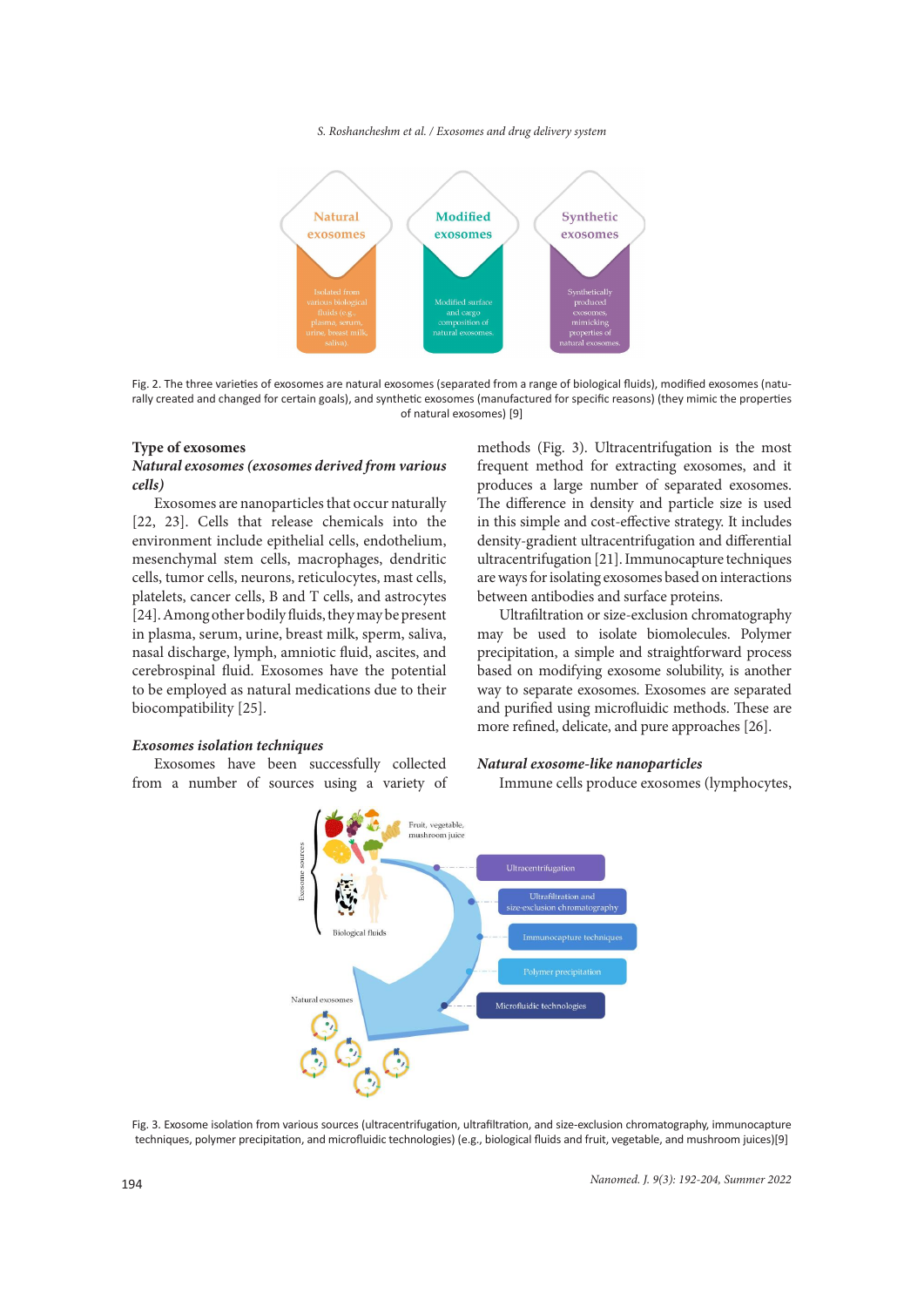#### *S. Roshancheshm et al. / Exosomes and drug delivery system*



Fig. 4. Pre-isolation exosome modification methods (co-incubation and gene editing) are used to modify exosomes before they are isolated from parental cells (intended for the integration of RNA and proteins)[9]

red blood cells, platelets, dendritic cells, and tumor cells). Exosomes are produced by immune cells and may be discovered in a number of biofluids (urine, milk, and plasma). Cow milk exosomes are the most researched exosomes of animal origin; they have a protein, lipid, and RNA makeup comparable to human exosomal nanoparticles but are structurally and functionally distinct. Plants follow the same idea; they vary from animals in terms of protein, lipids, RNA composition, and lipid composition [27, 28].

Ginger, lemon, grapefruit, grape, broccoli, and carrot produce edible plant exosomes that may be used to treat inflammatory diseases. Nanoparticles resembling exosomes generated from a number of plant sources might be utilized to deliver medicinal drugs. Because of their antiinflammatory properties, they may potentially be used as drug delivery vehicles. Perut et al. [29] identified and isolated strawberry exosomes with a morphology similar to mammalian exosomes[29]. It has been discovered that strawberry exosomes protect against oxidative stress and are nontoxic. Mushrooms may also contain exosomelike nanoparticles containing lipids, proteins, and RNA. Liu et al.[30] used successive centrifugation to extract exosomes from a variety of edible mushrooms [30]. Shiitake mushroom exosomes (L. edodes) have been demonstrated to have antiinflammatory characteristics and may be utilized to treat fulminant hepatic failure (FHF). To separate the aforementioned exosomes, researchers used ultrafiltration, size exclusion chromatography, precipitation, and microfluidic techniques. They may be mixed with physiologically active

components and used as drug delivery vehicles after being separated [31].

## *Modified exosomes (exosomes modified with other substances)*

Exosomes are naturally occurring exosomes that may be changed for therapeutic purposes, [26], such as increasing the surface charge or facilitating the passage of medications through the digestive tract and into the neurological system [21]. Exosomes, or exosomes composed of chemicals that can be disassembled into their component components, have been used in several ways to show their therapeutic potential. Exosomes may be modified in two ways: internally, by modifying the cargo structure, and externally, by modifying the outer surface structure.

### *Interior alterations*

Among the inside changes are methods for integrating medicinal chemicals into spontaneously formed exosomes. Various levels of freight efficiency and stability are provided by these systems [32]. Pre-separation (Fig. 4) and post-isolation (Fig. 5) approaches for cargo inclusion are divided based on whether the changes are made before or after exosome isolation.

## **Application of natural exosomes as drug delivery system**

Exosomes exhibit a broad spectrum of functions in malignancies, according to several pieces of research. To begin, tumor cells interact with the tumor microenvironment (TME), which consists of endothelial cells, fibroblasts,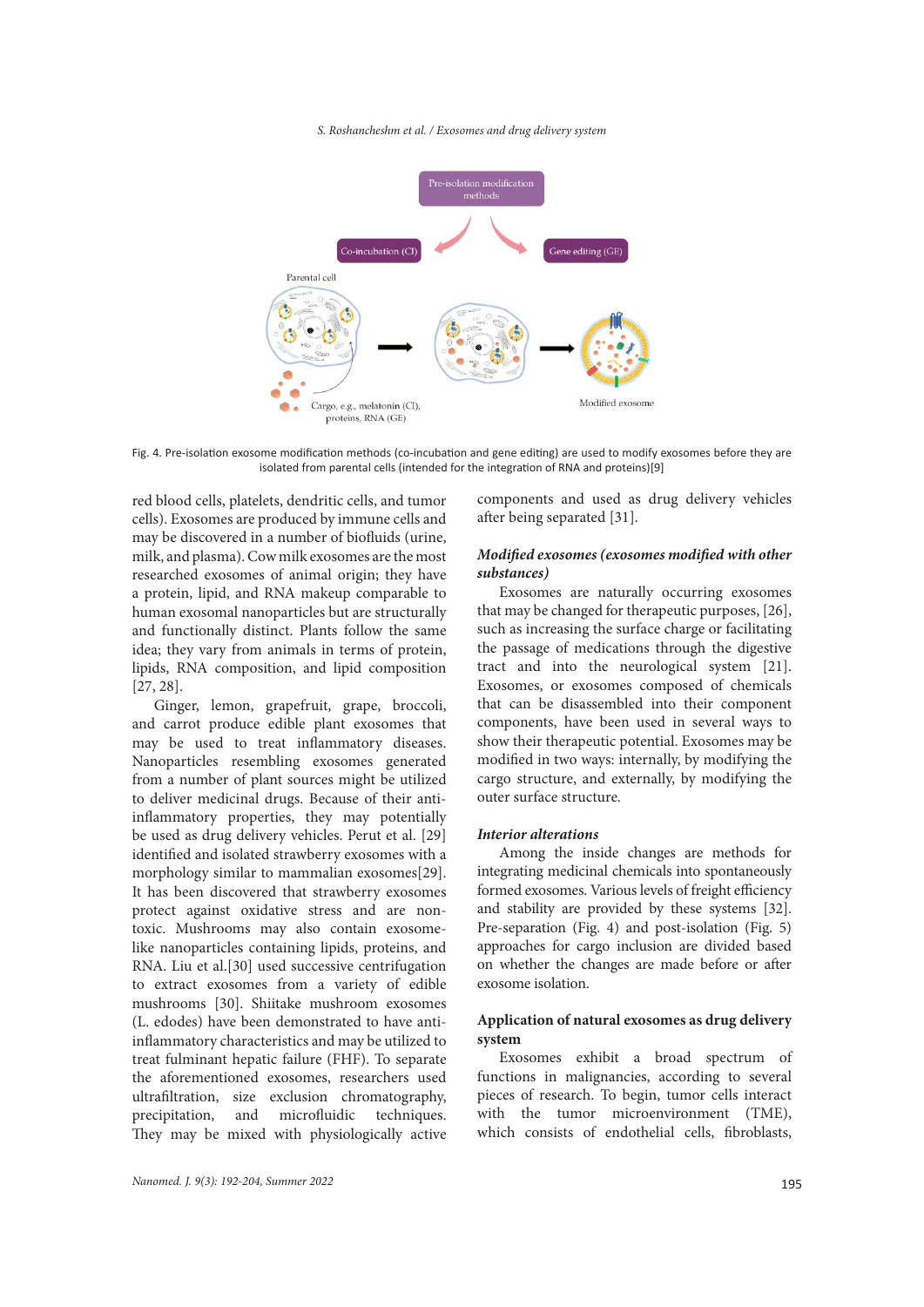*S. Roshancheshm et al. / Exosomes and drug delivery system*



Fig. 5. Exosomes generated by tumors may have a role in cancer progression and etiology (TME, tumor microenvironment; EMT, epithelial-mesenchymal transition) [39]

and invading immune cells, and the contents of exosomes impact these interactions [33]. Exosomes affect the TME and extracellular matrix by activating extracellular receptor signals and preventing cell adhesion [34, 35]. For instance, exosomal integrins have a function in cancer cell colonization and formation of a pre-metastatic milieu [36]. According to research published in Cell Metabolism, the medication Exosomal miR-105 increases metastasis and vascular leakage in distant organs by downregulating ZO-1 and weakening the barrier function of endothelial monolayers. [37]. The most frequent cell type in the TME in most tumors is cancer-associated fibroblasts (CAFs), and exosomes from cancer cells may trigger TME cells to develop into CAFs [38] (Fig. 5).

Secondly, by activating angiogenesis, exosomes may increase tumor cell movement and dispersion [39] and EMT (epithelial to mesenchymal transition) [40]. Exosomes (brain-derived growth factors) are transported by fibroblast cells and play a crucial role in angiogenesis, or the creation of blood vessels. Growth factors found in exosomes include VEGF (vascular endothelial growth factor), PDGF (platelet-derived growth factor), TGF (transforming growth hormone), and bFGF (basal fibroblast growth factor) [41]. Exosomes drive endothelial cell reprogramming and control in order to promote angiogenesis [42]. Exosomes have a role in every aspect of EMT, from the invasive phenotype to distant metastases [43]. By inducing EMT, exosomes carrying matrix metalloproteinase (MMP) 13 increase nasopharyngeal cancer cell

metastasis [44]. Exosomes produced by bladder cancer cells were shown to induce EMT in urothelial cells by upregulating mesenchymal biomarkers like SMA, S100A4, and snail while downregulating epithelial biomarkers like E-cadherin and catenin [45].

Cancer chemoresistance is also influenced by exosomes. Chemotherapeutic medications might be transported out of tumor cells via exosomes [46]. Exosome content has been associated with tumor therapy resistance [47]. EMT-delivered miR-155, for example, may increase EMT markers and cause chemoresistance in breast cancer cells [48]. Exosome-delivered miR-32-5p stimulates angiogenesis and EMT, which can result in multidrug resistance [49]. Tumor-derived exosomes may alter the TME by suppressing immune effector cells and activating immune suppressor cells, resulting in cancer chemoresistance. Cancer cells may potentially use exosomes as a decoy to avoid being recognized by immune effector cells [50].

## *Benefits of natural exosomes in cancer therapy drug delivery*

Exosomes have the potential to induce cancer development, yet their excellent biodistribution, biocompatibility, and low immunogenicity make them useful in medicine delivery. Because of their comparable form and content to the cell membrane, exosomes are well tolerated [51]. Exosomes are capable of evading the immune system [52]. Adriamycin-containing exosomes, for example, have relatively little immunogenicity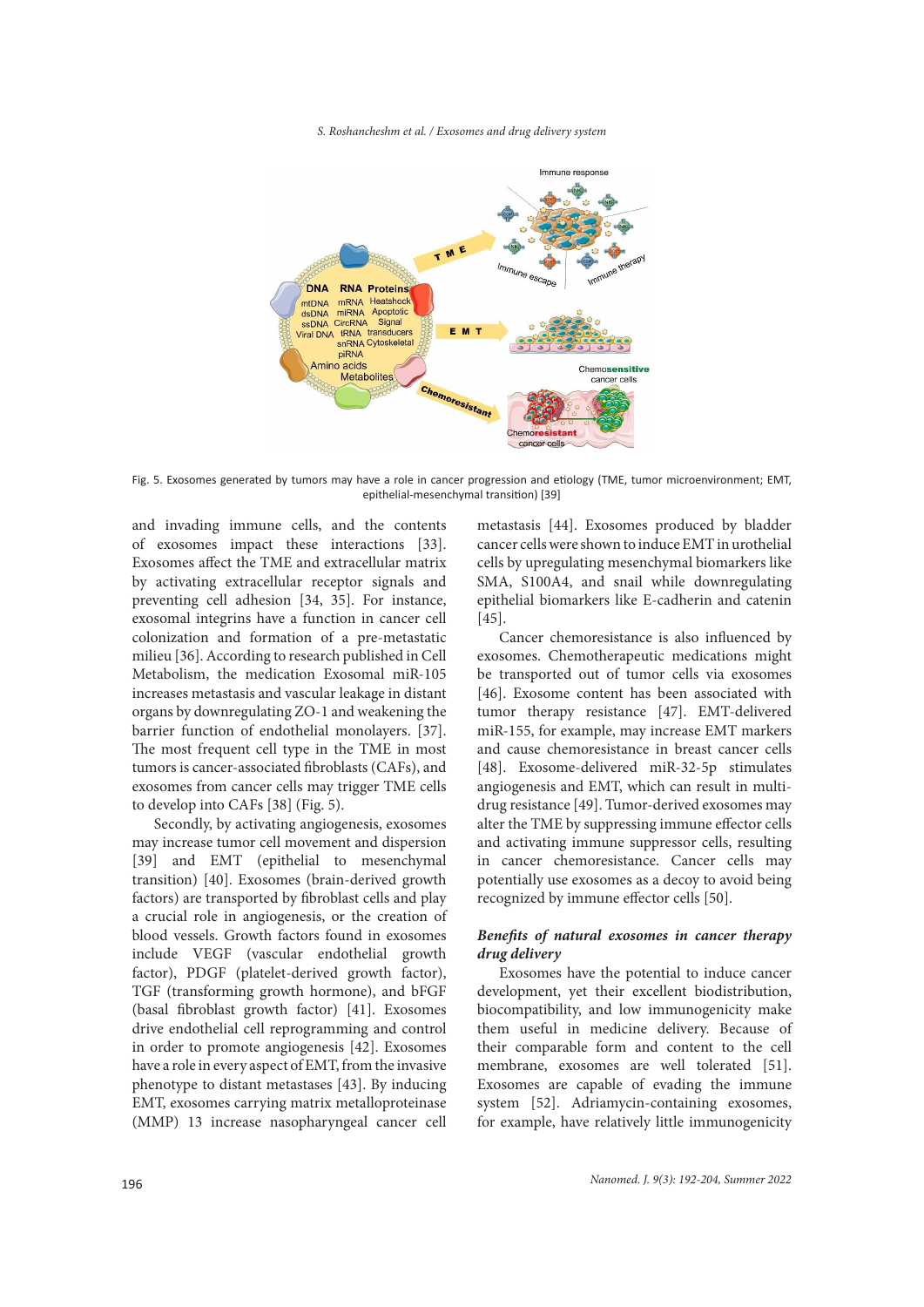and toxicity. Exosomes are more effective than liposomes in penetrating tumor cells [33]. Researchers have shown that due to their tiny size, exosomes may pass across physiological barriers. Exosomes generated by dendritic cells were utilized to transmit siRNA over the BBB for the first time in 2011, demonstrating for the first time that exosomes may be used to transfer medicines across the BBB. Exosomes may potentially help anticancer drugs target more effectively by allowing for easy manipulation [53].

Exosomes have the potential to be an efficient carrier for chemotherapeutic drugs due to their stable lipid bilayer structure. Exosomes have recently been discovered to have a lot of potential for cancer treatment. Exosomes carrying paclitaxel, for example, might be used to treat prostate, lung, and pancreatic cancers [54]. Exosomes from diverse donor cells may transport tumor-specific antigens, proteins, and miRNAs, but they may also kill T cells and promote inflammation and cell death [55]. Although exosomes from stem cells may help with tissue repair and immunology, they can also promote tumor development by activating tumor angiogenesis-related proteins. Milk exosomes do not cause immunological exclusion or inflammation, and they may help increase medicine oral bioavailability. Exosomes from immune cells may hinder immune system clearance and prolong the time spent in the peripheral circulation [56].

Exosomes are now isolated from bodily fluids or conditioned cell culture medium via filtration and centrifugation, immunoaffinity chromatography, size exclusion chromatography, polymer-based precipitation, differential centrifugation, and microfluidic technologies [57]. Currently, two of the "gold standard" processes are differential ultracentrifugation coupled with density gradient centrifugation [58]. Each technique has benefits and drawbacks, and the user's application chooses which way is chosen. A combination of approaches may maximize advantages while minimizing negatives when compared to a single technique [59]. Exosomes are tiny molecules that may be broken down by the body into their constituent components to increase the bioavailability of natural products in cancer treatment. More researchers are investigating employing them as drug delivery vehicles for cancer therapies because of their better biodistribution, biocompatibility, and low immunogenicity (Fig. 6).

### *Breast cancer*

Breast cancer is the main cause of cancer death among women, with 15% of patients dying from the disease, according to Globocan data, 30% of women in the United States will have breast cancer at some point throughout their lives, with BC being the most common [60]. According to a worldwide cancer estimate [61], breast cancer (BC) has a global morbidity incidence of 27.8% and a death rate of 15% in women. Based on expression of steroid hormone receptor genes, BC is categorized into four molecular categories. There are major differences in therapeutic options as a consequence of this heterogeneity [62].

Due to their susceptibility to chemotherapy, endocrine therapy, anti-HER2-targeted therapy, and radiation, the therapeutic value of BC cells is presently constrained. For development of more effective cancer medicines, it is essential to understand the factors that lead to resistance.



Fig. 6. Exosomes offer many benefits as a natural medication carrier in cancer treatment (PTX, paclitaxel; Dox, doxorubicin; CEL, celastrol) [39]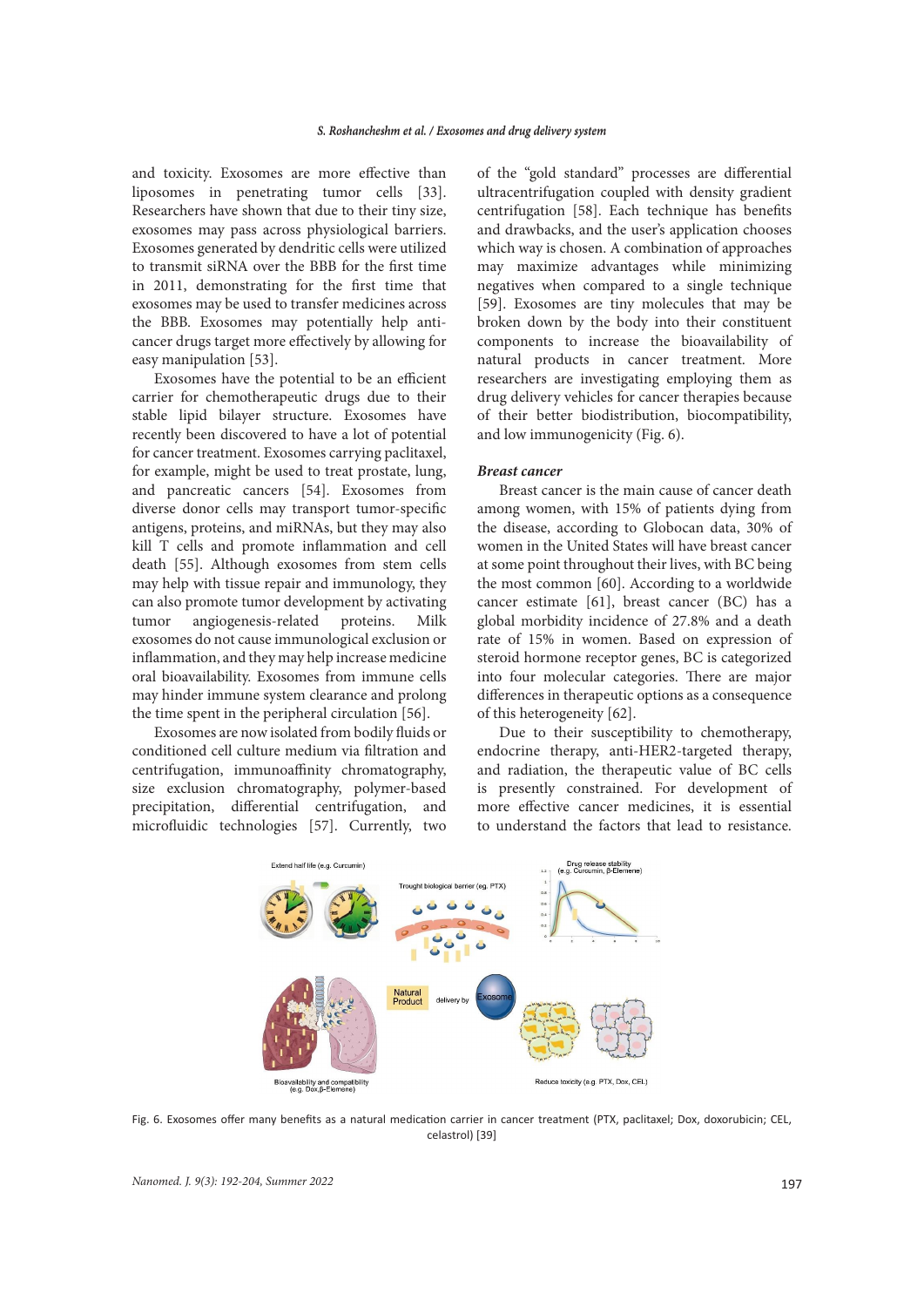Exosomes play a role in intercellular communication by transporting cargo to both local and distant recipient cells and organs [63]. Researchers can enhance cancer therapy and, as a result, patient outcomes by better understanding the sources of resistance. This section explains how resistance may manifest itself in various ways. Exosomes, according to a recent study, play a significant role not only in drug resistance management but also in propagating resistance to drug-sensitive BC cells. Furthermore, resistance may be inherent in tumor cells or developed during anticancer pharmacological treatment (acquired resistance), and it has a detrimental influence on the prognosis of cancer patients [64]. The importance of exosome transmission in development of BC drug resistance has been shown by molecular insights into exosome contents. Individual reasons for chemoresistance may aid in identification of more suitable medication for each patient, perhaps leading to more successful treatment for BC patients.

### *Lung cancer*

Extensive research has led to discovery of critical molecular targets that may influence lung cancer cell growth by changing related signaling cascades. Drugs and chemicals to treat lung cancer have also been developed, isolated, and synthesized by researchers [65]. In the realm of medication delivery, preclinical research has yielded promising outcomes, but the majority of these discoveries are still years away from human use. Due to biological barriers, poor cell absorption, and digestion by hydrolyzing enzymes or nucleases, many drugs cannot be delivered in their unmodified form; instead, they should be assigned to a vehicle capable of protecting them from these obstacles.

The structural and physiological properties of exosomes provide several opportunities for their application in lung cancer treatment and detection [66]. Due to their extensive dispersion throughout the body and capacity to reflect their cell of origin, exosomes have been investigated for diagnostic applications. They might be utilized to encapsulate and transport medicinal compounds. Exosomes are superior to all-natural and synthetic drug carriers in terms of their capacity to transport their payload to almost every cell in the body. Different imaging moieties are also being used in malignancies, particularly lung cancer, to give sensitive and safe imaging approaches when regular tissue sampling is impractical. Because of their abundance in

physiological fluids, exosomes have emerged as promising candidates for creating noninvasive or less invasive diagnostic techniques.

## **Modified exosomes are being used as a medicine delivery method**

Nanoscale drug delivery technologies have gained popularity in recent years. It has been revealed that nano-sized exosomes operate as intercellular communication channels that transport cargo to destination cells. Several nano-based pharmaceutical formulations have been created to enhance the therapeutic efficacy of chemical and biomolecular drugs. Since it was recognized that exosomes are crucial for transporting substances from one cell to another, there has been considerable interest in their research [25].

The ultimate drug delivery system would be able to distribute integrated medications to specified places while evading detection and breakdown by the body's immune system. It should also be able to respond to particular stimuli by releasing cargo molecules in a controlled manner. Exosomes are capable of transporting short RNAs, messenger RNAs, and proteins between cells.

Exosomes have shown substantial benefits over other DDSs in terms of biocompatibility and reduced clearance rates. In addition, they exhibit no long-term accumulation in any organ or tissue, reduced systemic toxicity, and enhanced cellular absorption [67].

## *Exosomes with surface modifications for the treatment of cerebral ischemia*

Insufficient blood flow to the brain limits normal oxygen and glucose delivery, leading to energy depletion, glutamate receptor overactivation, and glutamate release. Increased intracellular calcium, loss of membrane potential, cell depolarization, and, finally, cell death cause cell death [68].

Utilizing exosomes as nanocarriers is one of several methods of treating cerebral ischemia. Alteration of the exosome's surface may improve its targeting capabilities. Utilizing bioorthogonal copper-free azide-alkyne cycloaddition, Tian et al. proposed a straightforward, efficient technique for conjugating functional ligands to exosomal surfaces. After ischemia, the cyclo (Arg-Gly-Asp-D-Tyr-Lys) peptide [c (RGDyK)] was coupled to the surface of exosomes produced by mesenchymal stromal cells (MSCs), which exhibited a high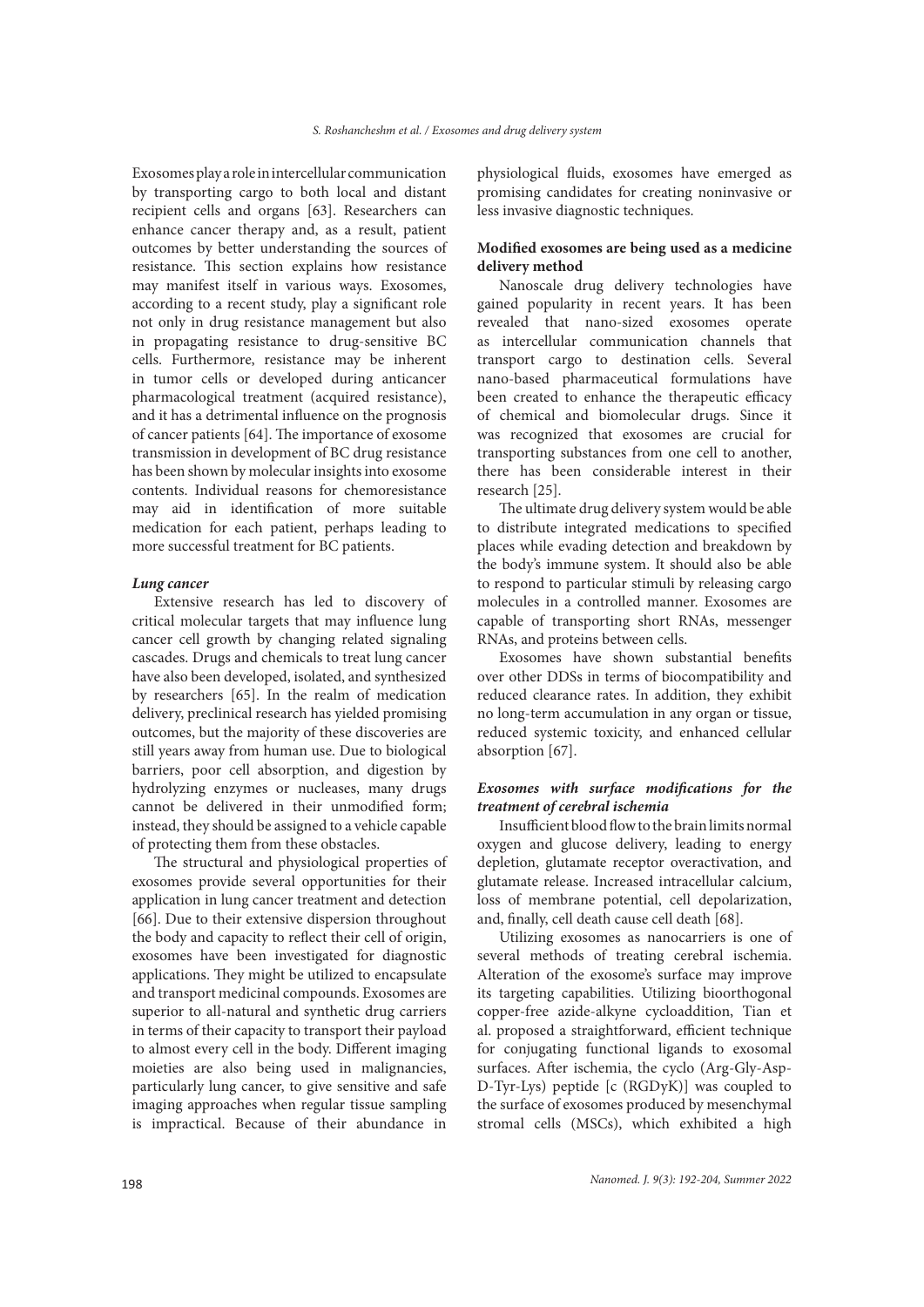

Fig. 7. DBCO-modified exosomes, c(RGDyK), Cy5,5 [69]

affinity for integrin v3 in reactive cerebral vascular endothelial cells. Curcumin, a polyphenol produced from the Curcuma longa plant, was also loaded onto the cRGD-Exo (Fig. 7). According to the results, modified exosome molecules aggregate more than unmodified exosome molecules in cerebral ischemia [69].

### *Breast cancer*

Non-coding RNAs have not been shown to be non-functional "junk" throughout the last two decades [70]. Despite not being involved in proteinencoding, these RNAs seem to have a crucial role in a variety of human diseases, including cancer. They may be both oncogenic drivers and tumor suppressors, having various impacts on the genesis of cancer [71]. Long noncoding RNAs (lncRNAs), which include pseudogenes and circRNAs, are required for construction of a molecular scaffold that can support cellular activity. The length of lncRNAs is used to categorize the various forms of RNA. iRNAs may regulate mRNAs by binding to complementary regions, however, the formation of biological structures needs lengthy lncRNA [72]. It has been shown that a tRNA fragment called 5′-tiRNAVal inhibits the development of BC by interfering with the FZD3/Wnt/-Catenin signaling pathway, suggesting that it might be used as a diagnostic biomarker. Meanwhile, research into the effects of tRNA and its fragments has enhanced our knowledge of malignant progression of BC [73]. There is not enough evidence to suggest a link between tRNA and BC in exosomes, but advances in high-throughput sequencing technologies may help researchers better grasp their roles and processes in cancer.

MiRNAs, lncRNAs, and mRNAs are among the nucleic acids found in exosome cargo. According to the results, exosomes are expected to play a substantial role in the development of BC medication resistance via transferring RNA. One discovery was that drug-resistant BC cells may have endowed drug-sensitive BC cells with resistance in part by releasing specific exosomal miRNAs, which enhanced MCF-7/overall S's resistance following co-culture [74]. Exosomal miR-100, miR-222, and miR-30a from resistant BC cell lines MCF-7/ Adr and MCF-7/Doc were transferred to MCF-7/S recipient susceptible cells to establish drug resistance. However, the mechanisms behind these impacts are yet unclear. BC cells secrete a unique exosomal microRNA-221/222 that suppresses expression of P27 and ER in tamoxifen-sensitive BC cells, resulting in the transfer of drug resistance [75]. EVs from HCC1806 TNBC cells have also been shown to increase proliferation and treatment resistance in non-tumorigenic MCF10A breast cells, possibly by altering the expression of genes and microRNAs involved in cell proliferation, invasion, and migration [76].

Exosomal miR-221-3p, which targets PIK3R1, has been found to be important in the development of Adriamycin resistance in BC cells [77]. Exosomes are associated with cancer stem cells and the epithelial-to-mesenchymal transition, and they may alter the resistance and migration potential of chemoresistant BC cells into those of vulnerable cells [48]. Several components or routes have been altered in recent studies in order to diminish the effectiveness of chemotherapeutic medications and cause drug resistance. Through cell type differentiation, the growth of the cancer stem-like cell phenotype, for instance, is associated with tumor chemoresistance [78].

Chemotherapy induces BC cells to produce EVs containing miRNAs, resulting in the adaptability of cancer stem-like cells while concurrently targeting the transcription factor. One Cut Homeobox 2 is overexpressed in BC cells treated with chemotherapy, although this transcription factor was not overexpressed in individuals treated with radiation [79]. In trastuzumab-resistant BC cells, lncRNA AFAP1-AS1 was shown to be highly expressed. While lncRNAs may play a role in BC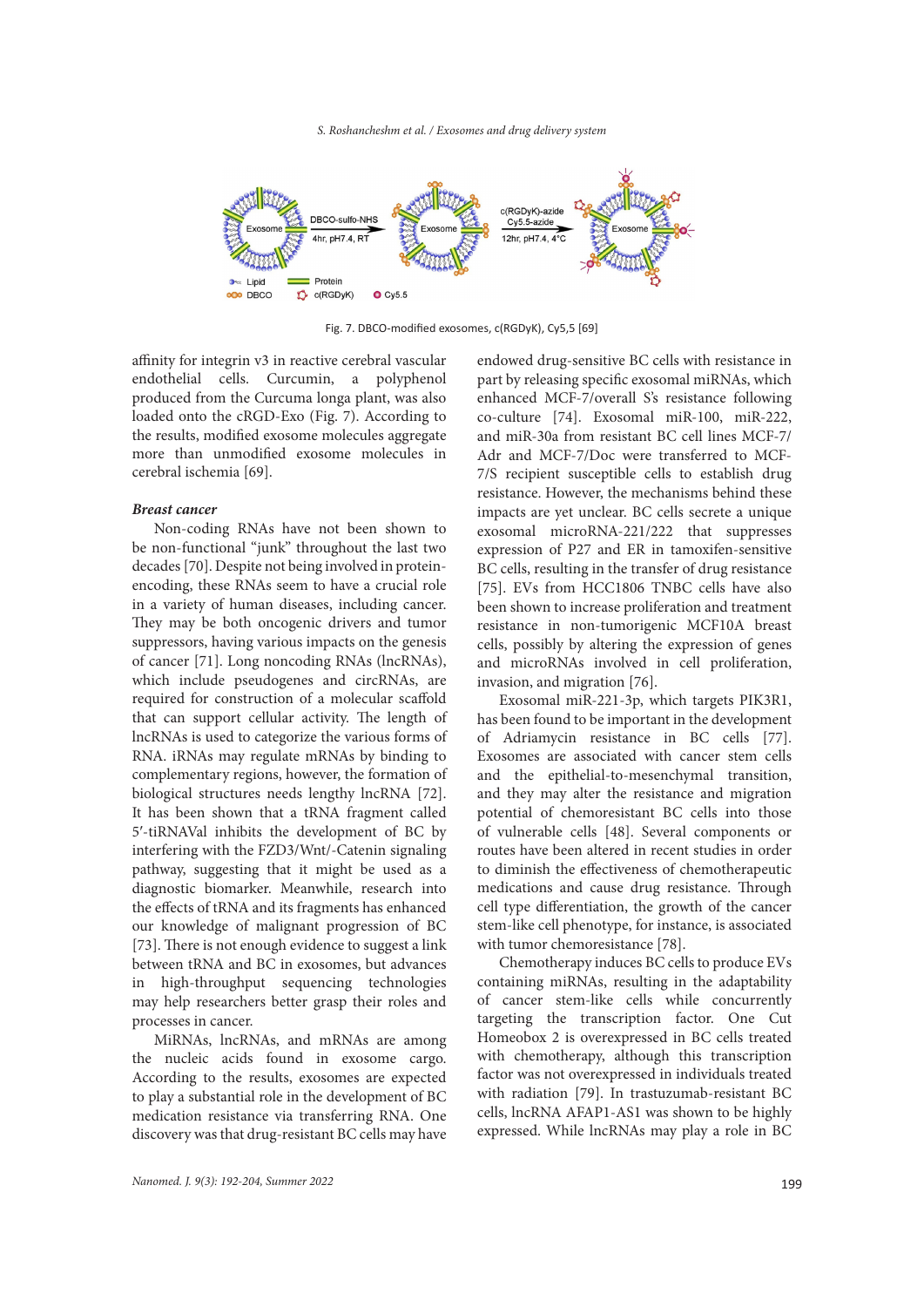cell malignancy, the mechanisms of drug resistance in exosomes are unknown. Trastuzumab resistance was transferred to more BC cells through exosomes, where it was linked to AUF1 and boosted ERBB2 translation while having minimal effect on mRNA expression [80].

Another abnormally expressed lncRNA has been discovered. Doxorubicin is a common first-line treatment for breast cancer [81]. Overexpression of drug resistance was detected in doxorubicinresistant BC cells, and it was encapsulated into exosomes to transmit drug resistance to drugsensitive BC cells [82]. It was previously established that lncRNA AGAP2-AS1 has a malignant impact on gastric cancer [83]. AGAP2-AS1 significantly contributes to the enhancement of trastuzumab resistance by packaging into exosomes and reducing cytotoxicity in an hnRNPA2B1-dependent way. On the other hand, its fundamental roles in BC are unclear, however, it is believed to play a crucial role in making BC cells more sensitive to drug-induced cell death [84].

It was also observed that the lncRNA short nucleolar RNA host gene 14 and the trastuzumab response in BC cells are related. According to functional investigations and analysis, this modified the apoptosis-related signaling pathway, and it might be employed as a diagnostic biomarker [85]. According to researchers from the University of British Columbia (BC) in Canada, exosomal lncRNA urothelial carcinoma-associated 1 loading variations may play a crucial role in the development of acquired tamoxifen resistance in BC cells [86]. In addition to the previously recognized microRNAs and lncRNAs, CircRNAs have been found in exosomes. Although exosomal circRNA and its implications for BC treatment resistance have gotten minimal attention, exosomal circRNA has been revealed to have a role in other malignancies, according to many studies. The medicine, exosomal circRNA-100338, altered the function of human umbilical vein endothelial cells, which line the blood arteries of the human body [87]. Similarly, exosomes have been shown to transport circPTGR1 and its three isoforms, which have been linked to the capacity of hepatocellular carcinoma cells to spread [82]. Given that the liver is the most common site of metastasis in BC, it is predicted that future studies will focus on exosomal circRNAs and their involvement in disease development.

#### *Lung cancer*

Experimental treatments have shown a lot of interest in liposome-based medicine delivery. Doxil® is a liposome-based doxorubicin delivery vehicle that has been effectively utilized to treat breast cancer. In the encapsulated liposomal form of doxorubicin, adverse effects such as cardiotoxicity are significantly decreased (DOx) [88]. On mice, a nanotechnology-based liposome formulation showed promise for overcoming the obstacles associated with drug delivery to lung cancer sites. Liposomes are synthetic vesicles having a bilayer phospholipid covering that may be used to transport medication. Due to the similarity between their membrane structure and that of cells, they are biocompatible and can transport both hydrophilic (in the aqueous lumen) and hydrophobic (on the phospholipid membrane) drugs [89].

Dipalmitoylphosphatidylcholine is being studied for intratracheal delivery in cystic fibrosis patients to treat lung infections. In trials, this chemical was shown to boost medication absorption in pulmonary cells. The first result has spurred researchers to investigate potential applications in lung cancer [90]. These nanoparticles may be manufactured in a variety of sizes and shapes to generate combinatorial effects by combining several drugs, treatment regimens, or agents. The surfaces of these metal-based nanoparticles are readily modifiable to target ligand functionalization in order to improve their drug delivery efficiency. Their biocompatibility has yet to be determined, but they might be used to deliver drugs [91].

Clinical studies have failed because of poor bioavailability, nontargeted cytotoxicity, and immunogenicity, despite development of a range of nanoparticles for drug delivery [92]. Due to their lack of immunogenicity and capacity to cross biological barriers, natural cellular vesicles, such as exosomes, are increasingly being explored as drug carriers [93]. Aglycones and anthocyanidins, derived from berries and possessing antioxidant, antiproliferative, apoptotic, and anti-inflammatory effects, may be effective in cancer treatment. These chemicals, however, cannot be employed successfully due to their low bioavailability and retention. Munagala et al. observed that encapsulating medications in exosomes had a better therapeutic impact on cancer cells and lung cancer xenografts in mice than injecting them directly into the body, suggesting that exosomes might be beneficial as drug delivery vehicles for cancer therapy [94].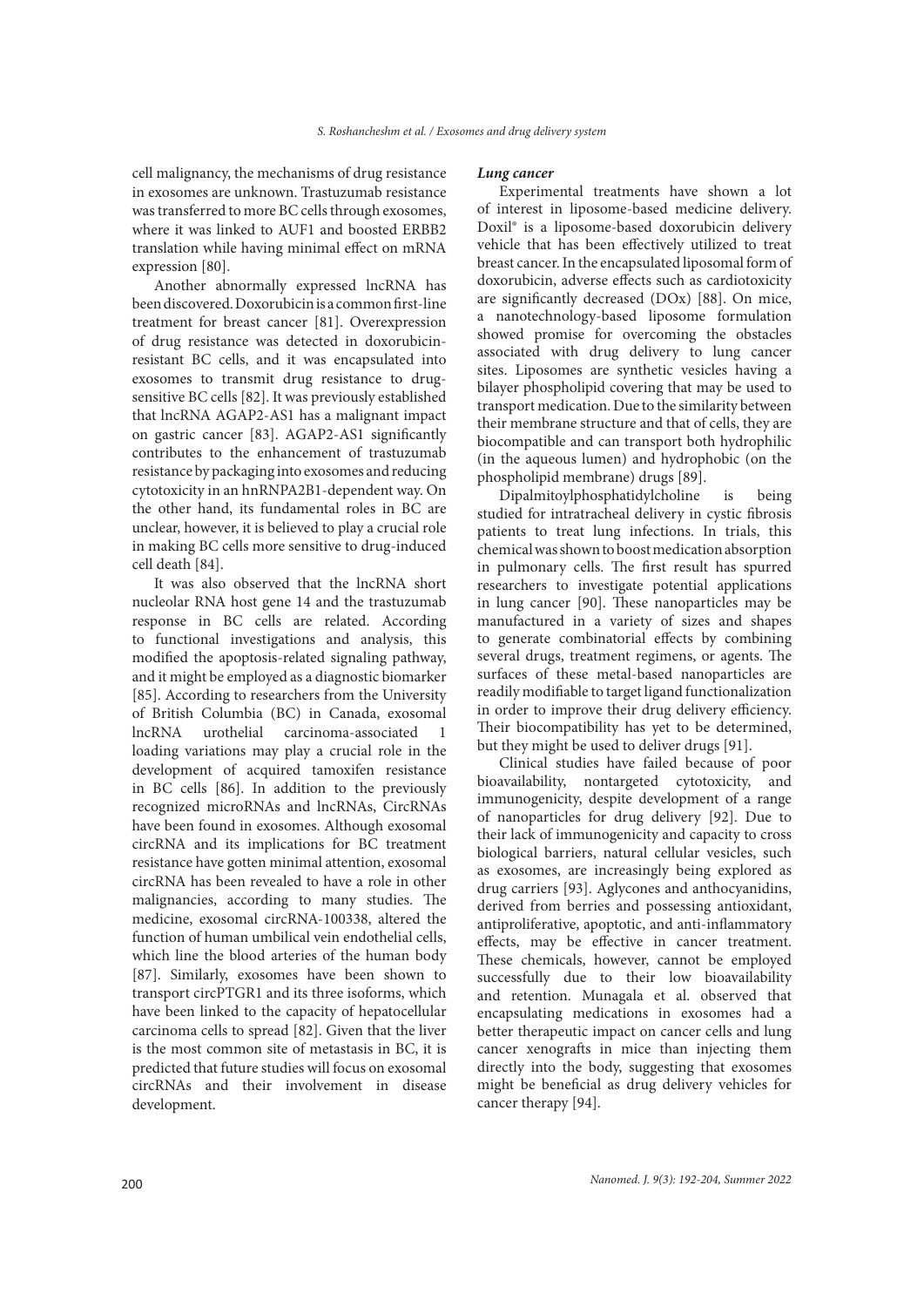Exosomes produced by brain endothelial cells have been shown to readily cross the blood-brain barrier, suggesting that they may be used to carry anticancer medicines to the brain. The difficulty of current pharmaceutical delivery technologies to cross the blood-brain barrier is one of its primary limitations [95]. The kind of cargo and the loading of medications are the two most important factors to consider when using exosomes as drug transporters.

Loading exosomes with molecules of interest from the outside world improves their potential to deliver therapeutic medicines or genes. To be employed as therapeutic carriers, exosomes must have a high encapsulation efficiency of loading molecules, as well as biomolecule stability and exosomal structure [93]. Exosomes that have been primed with the relevant molecules are isolated after donor cells have been modified to incorporate therapeutic chemicals. This method has proven successful in loading substances into exosomes that are difficult to add physically, such as hydrophobic chemicals that cannot pass through the lipid bilayer membrane. Long noncoding RNAs, miRNAs, and siRNAs, for example, maybe delivered to exosomes by donor cell genome engineering, which facilitates the production and insertion of these molecules from scratch [96].

### **DISCUSSION**

In the realm of molecular technology, exosome research is becoming more popular. Exosomes generated by a number of cells have not yet been identified, and more study is required [97]. Researchers at the University of Bristol have investigated exosomes produced by macrophages, rhabdomyosarcoma (RMS) cells, metastatic cancer cells, osteoclasts, pancreatic cancer cells, and bronchial fibroblasts extensively.

RMS exosomes have been shown to transport miRNA to human fibroblasts, producing migration, invasion, and angiogenesis. Exosomes produced by bronchial fibroblast cells operate as a messenger in severe asthma, encouraging proliferation and remodeling of the airway epithelium. Exosomes from pancreatic stellate cells increase proliferation and migration while also triggering profbrogenesis and activating the RhoA/Rock pathway. Exosomes from MSCs have a role in maintaining homeostasis, reacting to external stimuli, and preventing cardiac damage.

Exosomes generated from macrophages have

*Nanomed. J. 9(3): 192-204, Summer 2022* 201

the highest delivery quality. They have more ability to cross the BBB than other nanomaterials and are well suited for brain drug delivery. Exosomes produced by metastatic cancer cells offer therapeutic potential, since they play a crucial role in cancer cell maintenance, hence promoting cancer development.

Exosomes have been widely investigated for their involvement in cargo transport to and from cells, as well as for their usage in cargo transfer to particular target cells. Nakase and Futaki coupled exosomes with GALA peptides and cationic lipids in 2014 in order to enhance cellular absorption and transport efficiency. The combination of these two particles was used by Sato et al. to boost colloidal stability while decreasing immunogenicity. Illes and Kim have revealed improvements that improve the effectiveness of cargo conveyance and therapeutics. Kim and Illes fused exosomes with PEG and AA ligand to enhance circulation time and target pulmonary metastases.

### **CONCLUSION**

Due to their involvement in cell-cell communication, exosomes are significant as delivery vehicles. Regardless of modifications, these nanocarriers for drug delivery are efficient and cost-effective. Exosomes with modifications have a possible future in medication delivery research. To enhance characterization techniques and standardize manufacturing, further research is required.

### **ACKNOWLEDGMENTS**

University of Mohaghegh Ardabili, Ardebil, Iran supported this study.

### **CONFLICTS OF INTEREST**

The authors declare no conflicts of interest.

#### **REFERENCE**

- 1. Rufino-Ramos D, Albuquerque PR, Carmona V, Perfeito R, Nobre RJ, de Almeida LP. Extracellular vesicles: Novel promising delivery systems for therapy of brain diseases. JCR 2017;262:247-258.
- 2. Braccioli L, Van Velthoven C, Heijnen CJ. Exosomes: a new weapon to treat the central nervous system. Mol Neurobiol. 2014;49(1):113-119.
- 3. Yuan D, Zhao Y, Banks WA, Bullock KM, Haney M, Batrakova E, et al. Macrophage exosomes as natural nanocarriers for protein delivery to inflamed brain. J Biomater Appl. 2017; 142: -12.
- 4. Zhou Y, Tian T, Zhu Y, Jaffar Ali D, Hu F, Qi Y, et al. Exosomes transfer among different species cells and mediating miRNAs delivery. J Cell Biochem. 2017;118(12):4267-4274.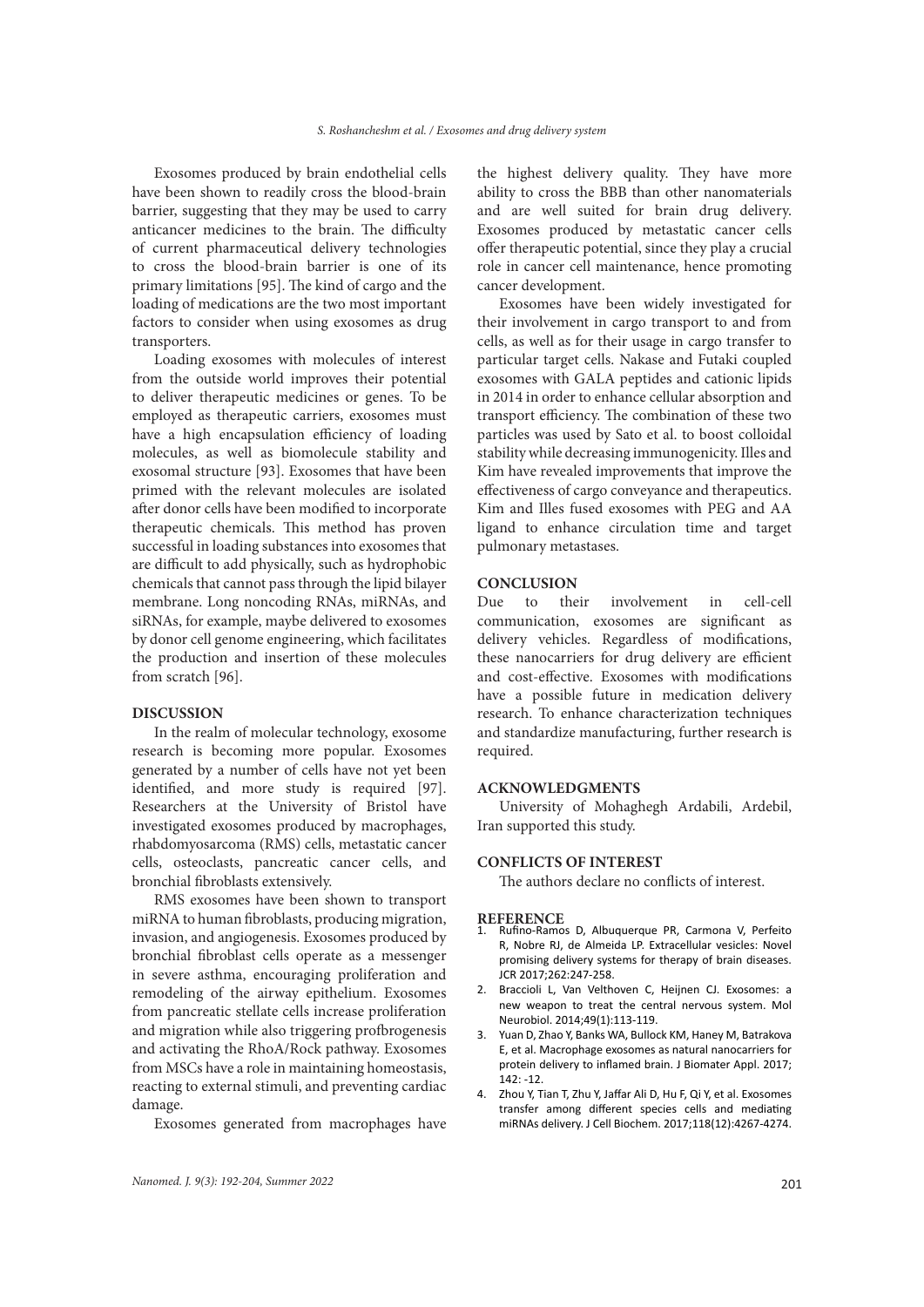- 5. Schorey JS, Harding CV. Extracellular vesicles and infectious diseases: new complexity to an old story. J Clin Investig. 2016;126(4):1181-1189.
- 6. Alenquer M, Amorim MJ. Exosome biogenesis, regulation, and function in viral infection. Viruses. 2015;7(9):5066- 5083.
- 7. Momen LT, Abdolmaleki A, Asadi A, Akram M. Regeneration and Diagnosis of Kidney Disease Using Exosomes. JCMB. 2021;12(4):120113-120126.
- 8. Agrahari V, Burnouf P-A, Chew CH, Burnouf T. Extracellular microvesicles as new industrial therapeutic frontiers. Trends Biotechnol. 2019;37(7):707-729.
- 9. Kučuk N, Primožič M, Knez Ž, Leitgeb M. Exosomes Engineering and Their Roles as Therapy Delivery Tools, Therapeutic Targets, and Biomarkers. Int J Mol Sci. 2021;22(17):9543-9544.
- 10. Riazifar M, Pone EJ, Lötvall J, Zhao W. Stem cell extracellular vesicles: extended messages of regeneration. Annu Rev Pharmacol Toxicol. 2017;57:125-154.
- 11. McBride JD, Rodriguez-Menocal L, Badiavas EV. Extracellular vesicles as biomarkers and therapeutics in dermatology: a focus on exosomes. J Invest Dermatol. 2017;137(8):1622-1629.
- 12. Zhang H, Freitas D, Kim HS, Fabijanic K, Li Z, Chen H, et al. Identification of distinct nanoparticles and subsets of extracellular vesicles by asymmetric flow field-flow fractionation. Nature cell biology. 2018;20(3):332-343.
- 13. Willms E, Johansson HJ, Mäger I, Lee Y, Blomberg KEM, Sadik M, et al. Cells release subpopulations of exosomes with distinct molecular and biological properties. Scientific reports.2016;6(1): 1-12.
- 14. Mashouri L, Yousefi H, Aref AR, Molaei F, Alahari SK. Exosomes: composition, biogenesis, and mechanisms in cancer metastasis and drug resistance. Mol Cancer 2019; 18(1):1-14.
- 15. Ferreira D, Moreira JN, Rodrigues LR. New advances in exosome-based targeted drug delivery systems. Crit Rev Oncol Hematol. 2022; 18:103628-103629.
- 16. Geis-Asteggiante L, Belew AT, Clements VK, Edwards NJ, Ostrand-Rosenberg S, El-Sayed NM, et al. Differential content of proteins, mRNAs, and miRNAs suggests that MDSC and their exosomes may mediate distinct immune suppressive functions. J Proteome Res. 2018; 17(1):486- 498.
- 17. Wu S-C, Kuo P-J, Rau C-S, Wu Y-C, Wu C-J, Lu T-H, et al. Subpopulations of exosomes purified via different exosomal markers carry different microRNA contents. Int J Medical Sci.2021;18(4):1058–1066.
- 18. Chen L, Wang L, Zhu L, Xu Z, Liu Y, Li Z, Feng L. Exosomes as drug carriers in anti-cancer therapy. Front. Cell Dev. Biol.. 2022;34:728616-728624.
- 19. Wu D, Yan J, Shen X, Sun Y, Thulin M, Cai Y, et al. Profiling surface proteins on individual exosomes using a proximity barcoding assa. Nat Commun.2019;10(1):1-10.
- 20. Abdolmaleki A, Asadi A, Gurushankar K, Shayan TK, Sarvestani FA. Importance of nano medicine and new drug therapies for cancer. Adv Pharm Bull. 2021;11(3):450-457.
- 21. García-Manrique P, Matos M, Gutiérrez G, Pazos C, Blanco-López MC. Therapeutic biomaterials based on extracellular vesicles: classification of bio-engineering and mimetic preparation routes. J Extracell Vesicles. 2018;7(1):1422676- 1422694.
- 22. Zhou Q-f, Cai Y-z, Lin X-j. The dual character of exosomes in osteoarthritis: antagonists and therapeutic agents. Acta Biomaterialia. 2020; 105:15-25.
- 23. Soluki M, Mahmoudi F, Abdolmaleki A, Asadi A. The Protective Effects of Nanoparticles in the Treatment of Nervous System Injuries: A Narrative Review. JRUMS. 2021;20(9):1027-1048.
- 24. Álvarez-Viejo M. Mesenchymal stem cells from different sources and their derived exosomes: a pre-clinical perspective. World J Stem Cells. 2020;12(2):100-109.
- 25. Luan X, Sansanaphongpricha K, Myers I, Chen H, Yuan H, Sun D. Engineering exosomes as refined biological nanoplatforms for drug delivery. Acta Pharmacol Sin. 2017; 38(6):754-763.
- 26. Yang X-X, Sun C, Wang L, Guo X-L. New insight into isolation, identification techniques and medical applications of exosomes. JCR. 2019; 308:119-129.
- 27. Zhang M, Viennois E, Xu C, Merlin D. Plant derived edible nanoparticles as a new therapeutic approach against diseases. Tissue barriers. 2016; 4(2):1134415-1134424.
- 28. Abdolmaleki A, Akram M, Saeed MM, Asadi A, Kajkolah M. Herbal medicine as neuroprotective potential agent in human and animal models: A historical overview. J Pharm Health Serv Res. 2020;75-82.
- 29. Perut F, Roncuzzi L, Avnet S, Massa A, Zini N, Sabbadini S, et al. Strawberry-derived exosome-like nanoparticles prevent oxidative stress in human mesenchymal stromal cells. Biomolecules. 2021;11(1):87-101.
- 30. Liu B, Lu Y, Chen X, Muthuraj PG, Li X, Pattabiraman M, et al. Protective role of shiitake mushroom-derived exosome-like nanoparticles in d-galactosamine and lipopolysaccharideinduced acute liver injury in mice. Nutrients. 2020;12(2): 477-492.
- 31. Akuma P, Okagu OD, Udenigwe CC. Naturally occurring exosome vesicles as potential delivery vehicle for bioactive compounds. Front. Sustain. Food Syst. 2019;3:23-40.
- 32. Leggio L, Arrabito G, Ferrara V, Vivarelli S, Paternò G, Marchetti B, et al. Mastering the tools: natural versus artificial vesicles in nanomedicine. Adv Healthc Mater 2020;9(18):2000731-2000740.
- 33. Kohlhapp FJ, Mitra AK, Lengyel E, Peter ME. MicroRNAs as mediators and communicators between cancer cells and the tumor microenvironment. Oncogene. 2015;34(48): 5857-5868.
- 34. Sung BH, Ketova T, Hoshino D, Zijlstra A, Weaver AM. Directional cell movement through tissues is controlled by exosome secretion. Nat Commun. 2015;6(1):1-14.
- 35. Luga V, Zhang L, Viloria-Petit AM, Ogunjimi AA, Inanlou MR, Chiu E, Buchanan M, Hosein AN, Basik M, Wrana JL. Exosomes mediate stromal mobilization of autocrine Wnt-PCP signaling in breast cancer cell migration. Cell. 2012; 151(7):1542-1556.
- 36. Paolillo M, Schinelli S. Integrins and exosomes, a dangerous liaison in cancer progression. Cancers. 2017; 9(8):95-103.
- 37. Zhou W, Fong MY, Min Y, Somlo G, Liu L, Palomares MR, et al. Cancer-secreted miR-105 destroys vascular endothelial barriers to promote metastasis. Cancer cell. 2014;25(4): 501-515.
- 38. Webber J, Steadman R, Mason MD, Tabi Z, Clayton A. Cancer exosomes trigger fibroblast to myofibroblast differentiation. Cancer Res. 2010; 70(23):9621-9630.
- 39. Song H, Liu B, Dong B, Xu J, Zhou H, Na S, et al. Exosomebased delivery of natural products in cancer therapy. Front. Cell Dev Biol. 2021;9:366-382.
- 40. Syn N, Wang L, Sethi G, Thiery J-P, Goh B-C. Exosomemediated metastasis: from epithelial–mesenchymal transition to escape from immunosurveillance. Trends Pharmacol Sci. 2016;37(7):606-617.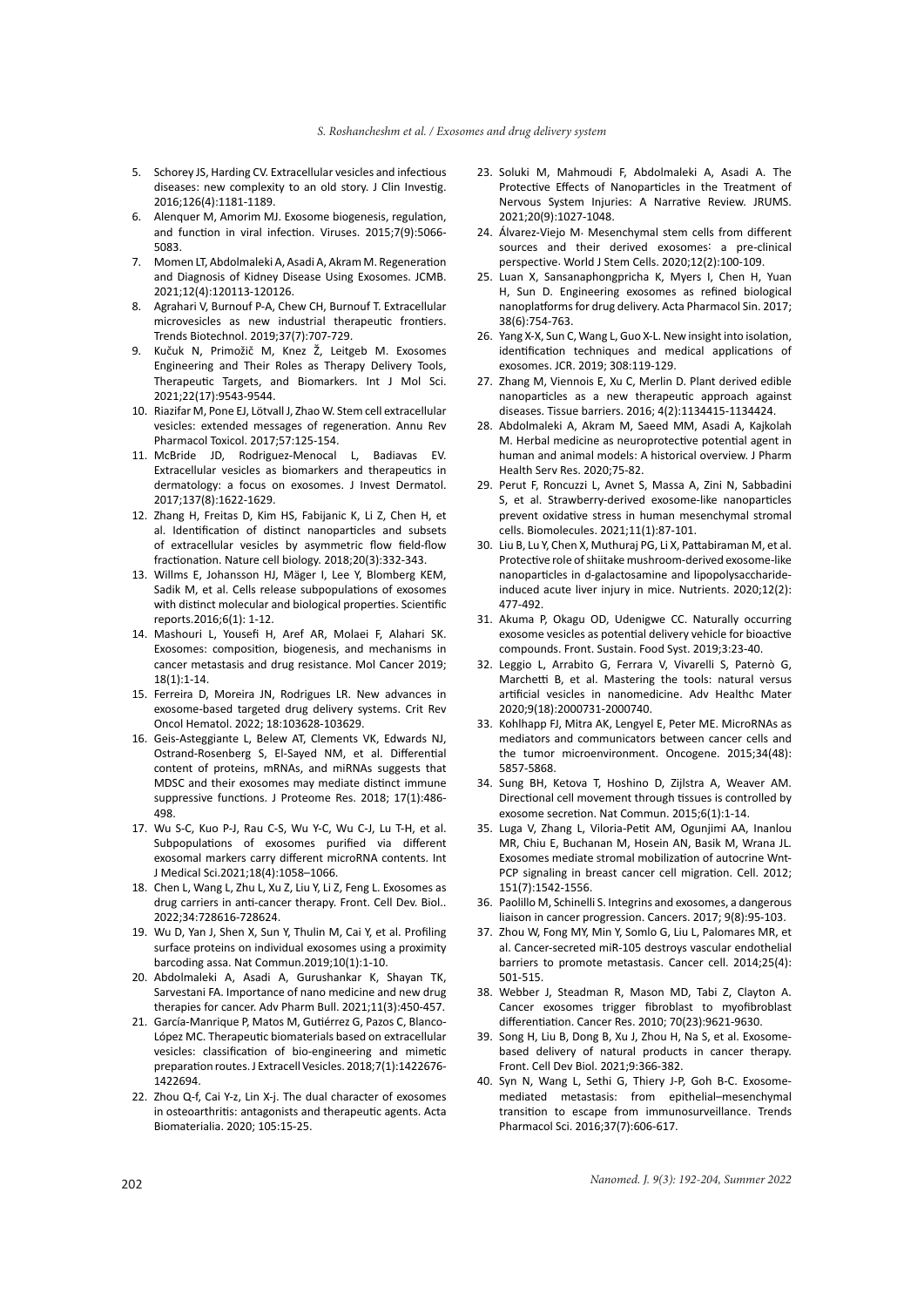- 41. Katoh M. Therapeutics targeting angiogenesis: genetics and epigenetics, extracellular miRNAs and signaling networks. Int J Mol Med. 2013;32(4):763-767.
- 42. Ludwig N, Yerneni SS, Razzo BM, Whiteside TL. Exosomes from HNSCC promote angiogenesis through reprogramming of endothelial cells. Mol Cancer Res. 2018; 16(11):1798-1808.
- 43. Whiteside TL. The role of tumor-derived exosomes in epithelial mesenchymal transition (EMT). Transl Cancer Res. 2017;6(1):S90-92.
- 44. You Y, Shan Y, Chen J, Yue H, You B, Shi S, et al. Matrix metalloproteinase 13-containing exosomes promote nasopharyngeal carcinoma metastasis. Cancer Sci. 2015; 106(12):1669-1677.
- 45. Franzen C, Blackwell R, Todorovic V, Greco K, Foreman K, Flanigan R, et al. Urothelial cells undergo epithelial-tomesenchymal transition after exposure to muscle invasive bladder cancer exosomes. Oncogenesis. 2015;4(8):163- 172.
- 46. Safaei R, Larson BJ, Cheng TC, Gibson MA, Otani S, Naerdemann W, et al. Abnormal lysosomal trafficking and enhanced exosomal export of cisplatin in drug-resistant human ovarian carcinoma cells. Mol Cancer Ther. 2005; 4(10):1595-1604.
- 47. Shedden K, Xie XT, Chandaroy P, Chang YT, Rosania GR. Expulsion of small molecules in vesicles shed by cancer cells: association with gene expression and chemosensitivity profiles. Cancer Res. 2003;63(15):4331- 4337.
- 48. Santos JC, Lima NdS, Sarian LO, Matheu A, Ribeiro ML, Derchain SFM. Exosome-mediated breast cancer chemoresistance via miR-155 transfer. Sci. Rep. 2018;8(1): 1-11.
- 49. Fu X, Liu M, Qu S, Ma J, Zhang Y, Shi T, et al. Exosomal microRNA-32-5p induces multidrug resistance hepatocellular carcinoma via the PI3K/Akt pathway. J. Exp. Clin. Cancer Res. 2018;37(1):1-18.
- 50. Battke C, Ruiss R, Welsch U, Wimberger P, Lang S, Jochum S, et al. Tumour exosomes inhibit binding of tumourreactive antibodies to tumour cells and reduce ADCC. Cancer Immunol Immunother. 2011;60(5):639-648.
- 51. Bang C, Thum T. Exosomes: new players in cell–cell communication. Int J Biochem Cell Biol. 2012;44(11): 2060-2064.
- 52. Hood JL. Post isolation modification of exosomes for nanomedicine applications. Int J Nanomedicine. 2016; 11(13):1745-1756.
- 53. Li X, Zhu G, Yao X, Wang N, Hu R, Kong Q, et al. Celastrol induces ubiquitin-dependent degradation of mTOR in breast cancer cells. OncoTargets Ther. 2018;11:8977-8985.
- 54. Saari H, Lázaro-Ibáñez E, Viitala T, Vuorimaa-Laukkanen E, Siljander P, Yliperttula M. Microvesicle-and exosomemediated drug delivery enhances the cytotoxicity of Paclitaxel in autologous prostate cancer cells. JCR. 2015; 220:727-737.
- 55. Taylor DD, Gercel-Taylor C, editors. Exosomes/microvesicles: mediators of cancer-associated immunosuppressive microenvironments. Semin Immunopathol. 2011:2533- 2550.
- 56. Ju S, Mu J, Dokland T, Zhuang X, Wang Q, Jiang H, et al. Grape exosome-like nanoparticles induce intestinal stem cells and protect mice from DSS-induced colitis. Mol Ther. 2013; 21(7):1345-1357.
- 57. Witwer KW, Buzás EI, Bemis LT, Bora A, Lässer C, Lötvall J, et al. Standardization of sample collection, isolation

and analysis methods in extracellular vesicle research. J Extracell Vesicles. 2013; 2(1):20360-20367.

- 58. Théry C, Amigorena S, Raposo G, Clayton A. Isolation and characterization of exosomes from cell culture supernatants and biological fluids. Curr Protoc Cell Biol. 2006;30(1):22-51.
- 59. Stremersch S, De Smedt SC, Raemdonck K. Therapeutic and diagnostic applications of extracellular vesicles. JCR. 2016;244:167-183.
- 60. Siegel RL, Miller KD, Goding Sauer A, Fedewa SA, Butterly LF, Anderson JC, et al. Colorectal cancer statistics, 2020. CA: CA Cancer J Clin. 2020;70(3):145-164.
- 61. Bray F, Ferlay J, Soerjomataram I, Siegel R, Torre L, Jemal A. Erratum: Global cancer statistics 2018: GLOBOCAN estimates of incidence and mortality worldwide for 36 cancers in 185 countries. Ca Cancer J Clin. 2020;70(4):209- 249.
- 62. Harbeck N, Gnant M. Interpretation of the evidence for the efficacy and safety of statin therapy. Lancet. 2017; 389(10074):1134-1150.
- 63. Murillo OD, Thistlethwaite W, Rozowsky J, Subramanian SL, Lucero R, Shah N, et al. exRNA atlas analysis reveals distinct extracellular RNA cargo types and their carriers present across human biofluids. Cell. 2019;177(2):463- 477.
- 64. Pereira PM, Ragupathi A, Shmuel S, Mandleywala K, Viola NT, Lewis JS. HER2-targeted PET imaging and therapy of hyaluronan-masked HER2-overexpressing breast cancer. Mol. Pharm. 2019;17(1):327-337.
- 65. Zappa C, Mousa SA. Non-small cell lung cancer: current treatment and future advances. Transl Lung Cancer Res. 2016;5(3):288-300.
- 66. Hegmans JP, Bard MP, Hemmes A, Luider TM, Kleijmeer MJ, Prins J-B, et al. Proteomic analysis of exosomes secreted by human mesothelioma cells. Am J Pathol. 2004;164(5): 1807-1815.
- 67. Goh WJ, Zou S, Ong WY, Torta F, Alexandra AF, Schiffelers RM, et al. Bioinspired cell-derived nanovesicles versus exosomes as drug delivery systems: a cost-effective alternative. Sci Rep. 2017;7(1):1-10.
- 68. Wang J, Gan Y, Han P, Yin J, Liu Q, Ghanian S, et al. Ischemiainduced neuronal cell death is mediated by chemokine receptor CX3CR1. Sci Rep. 2018; 8(1):1-11.
- 69. Tian T, Zhang H-X, He C-P, Fan S, Zhu Y-L, Qi C, et al. Surface functionalized exosomes as targeted drug delivery vehicles for cerebral ischemia therapy. Biomaterials. 2018;150: 137-149.
- 70. Slack FJ. Regulatory RNAs and the demise of 'junk' DNA. BMC. 2006;7(9):328-330.
- 71. Slack FJ, Chinnaiyan AM. The role of non-coding RNAs in oncology. Cell. 2019;179(5):1033-1055.
- 72. Anastasiadou E, Jacob LS, Slack FJ. Non-coding RNA networks in cancer. Nat Rev Cancer. 2018;18(1):5-18.
- 73. Mo D, Jiang P, Yang Y, Mao X, Tan X, Tang X, et al. A tRNA fragment, 5′-tiRNAVal, suppresses the Wnt/β-catenin signaling pathway by targeting FZD3 in breast cancer. Cancer lett. 2019;457:60-73.
- 74. Chen F, Chen J, Yang L, Liu J, Zhang X, Zhang Y, et al. Extracellular vesicle-packaged HIF-1α-stabilizing lncRNA from tumour-associated macrophages regulates aerobic glycolysis of breast cancer cells. Nat Cell Biol. 2019;21(4): 498-510.
- 75. Wei Y, Lai X, Yu S, Chen S, Ma Y, Zhang Y, et al. Exosomal miR-221/222 enhances tamoxifen resistance in recipient ER-positive breast cancer cells. Breast Cancer Res Treat.